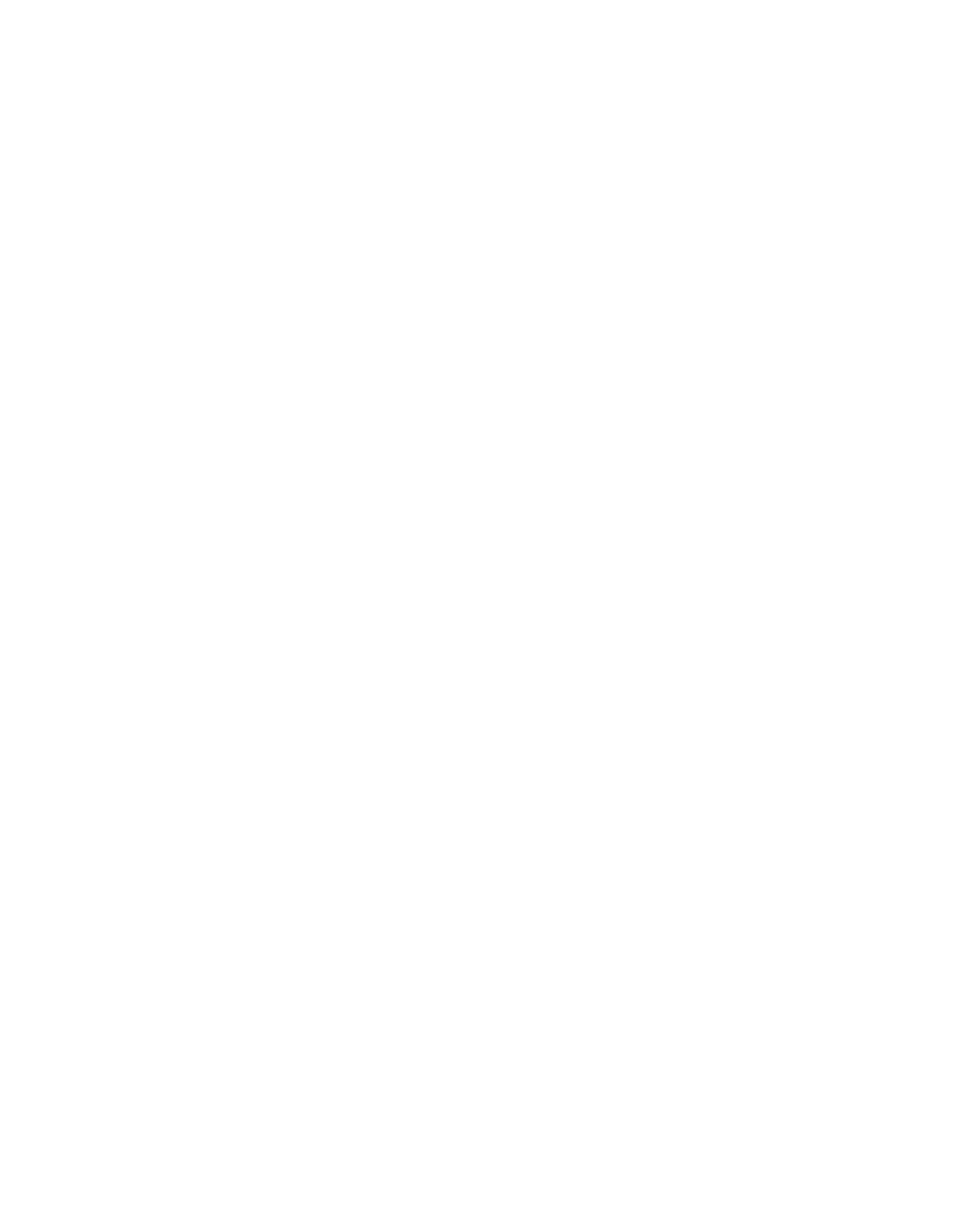#### **TABLE OF CONTENTS:**

#### **TABLE OF TABLES:**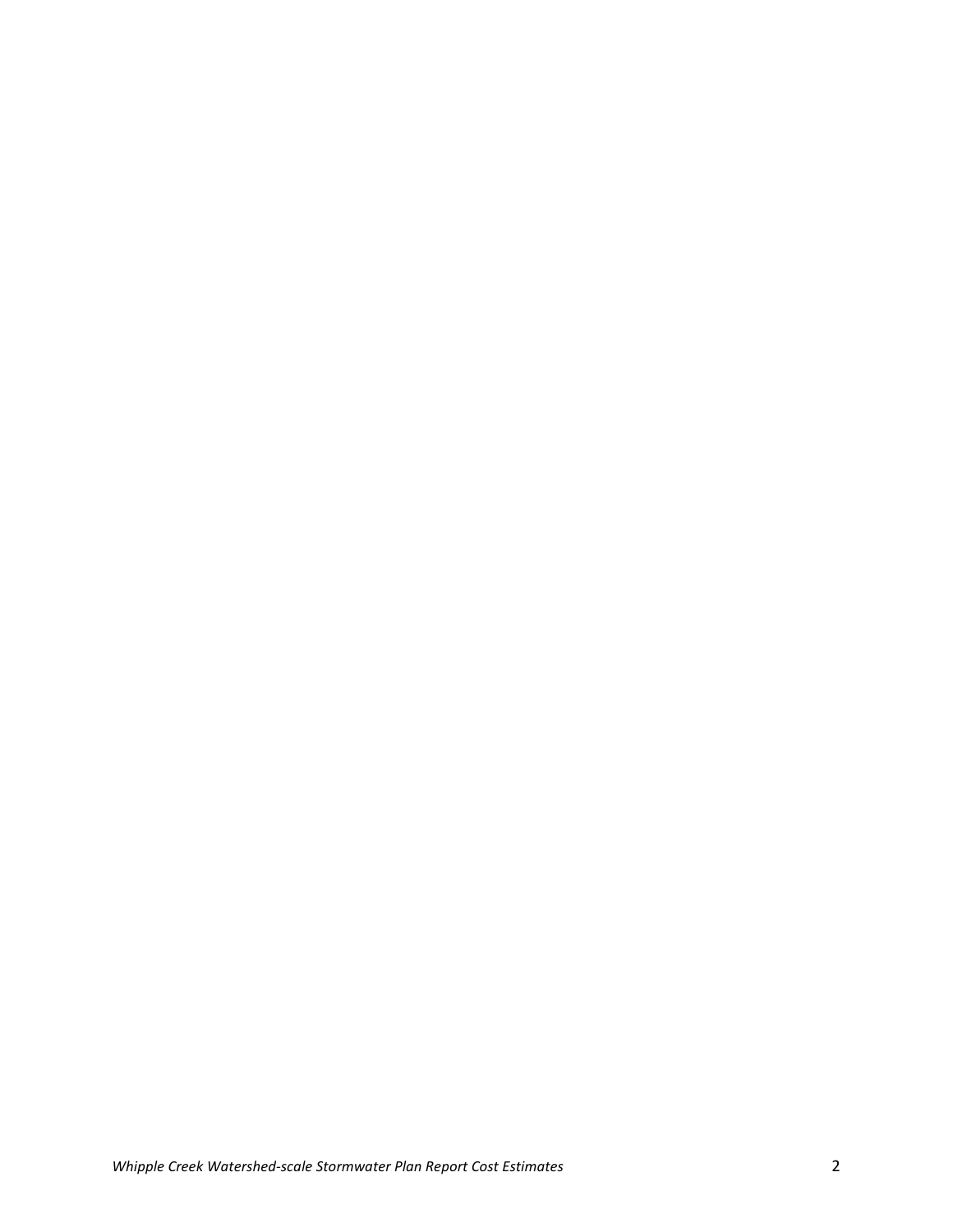# <span id="page-4-0"></span>**Introduction**

Conceptual-level cost estimates were prepared for the Whipple Creek Watershed-scale Stormwater Plan Report.

Costs for stormwater facilities were based on model outputs of hypothetical facilities, which likely would not be feasible as modeled. The cost estimates are therefore used primarily to estimate the relative magnitude of costs for different strategies contemplated by the report.

Capital cost estimates rely on the county's recent historical costs for land, engineering design, construction, and operation & maintenance. Costs are estimated independently for each strategy. Costs for each future scenario would include the costs of each component strategy.

The sum of one-time capital costs for all strategies is \$347 million. Operation and maintenance of structural facilities is estimated at \$4 million annually at full implementation. All costs are in 2017 dollars.

# <span id="page-4-1"></span>**Cost Estimate Assumptions**

# <span id="page-4-2"></span>**Property Acquisition Assumptions**

Model output for stormwater facilities – bioretention and detention ponds – included pond surface area. Land needs were estimated for bioretention facilities and detention ponds. Land needs were not estimated for easements relating to riparian restoration.

#### **Land Costs**

Land costs were provided by Clark County and were divided into urban land costs within the Vancouver Urban Growth Area and rural land costs outside of it. Based on Clark County Assessor data, urban land cost was assumed to be \$2,308,680/acre, and rural land cost was assumed to be \$430,000/acre.

#### *Bioretention Land Needs and Costs*

Bioretention land needs were estimated to be 1.1 times the pond surface to account for side slopes, curbs/walls, and setbacks. Bioretention was assumed to occur in county-owned rights-of-way and thus land costs were assumed to be zero.

#### *Detention Ponds Land Needs and Costs*

Detention pond land needs were estimated to be 1.8 times the pond surface to account for side slopes, grading, buffers, setbacks, access roads, and fencing. These factors were provided by Clark County based on engineering experience and judgement.

#### *Condemnation Costs*

Detention pond land costs were assumed to include both the cost of purchasing private property for all ponds and the costs of condemnation. Based on a report by the Center for Transportation Research at The University of Texas at Austin, using a sample of public works projects from around the country, on average 15% of acquired parcels go through condemnation.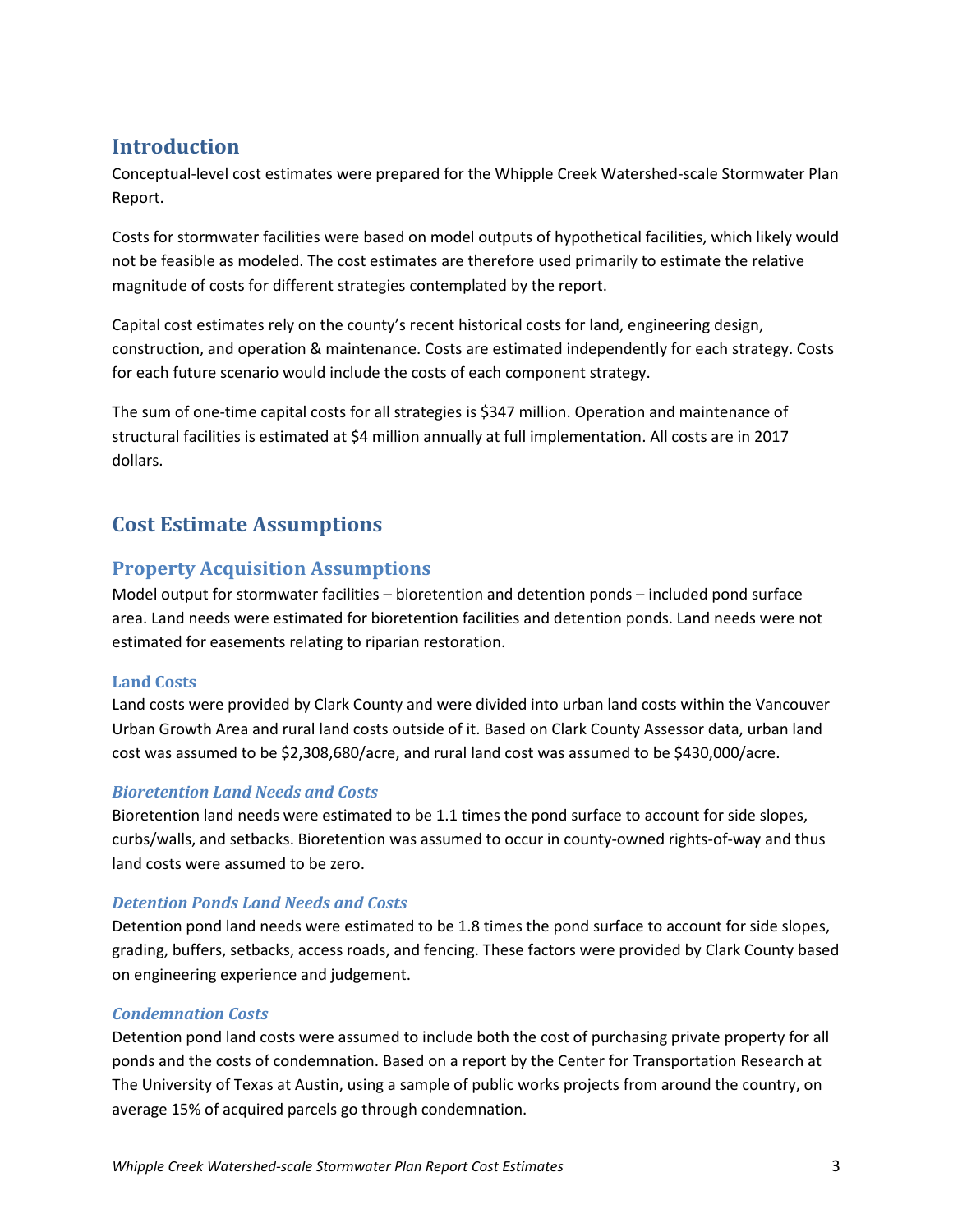Based on the County's real property acquisitions for the NE 10th Avenue road project and research into common legal costs of condemnation, condemnation costs were assumed to increase land costs by 33% and to incur legal costs of \$30,000 per condemned parcel.

To estimate the number of parcels needed for detention ponds by sub-basin, the minimum number of parcels was assumed to be the minimum of either two per sub-basin or the total modeled detention pond surface area divided by 0.75 acres per pond. Number of condemned parcels was assumed to be the greater of one parcel per sub-basin or 15% of needed parcels.

Condemnation costs were only calculated based on pond surface area, not the entire amount of property acquired.

#### **Riparian Restoration (Shade Strategy)**

Riparian restoration was assumed to be 75 feet on each side of the channel to be shaded. Land was assumed to be privately owned and restored under an easement or to be publicly owned. Costs of easements were rolled up into the county's estimation of capital costs and were not estimated separately.

#### **Channel Restoration**

Costs of easement or land acquisition for channel restoration were rolled up into the county's estimation of capital costs and were not estimated separately.

# <span id="page-5-0"></span>**Capital Cost Assumptions**

Capital costs were estimated as the one-time costs for engineering design and construction. Capital construction costs were provided by Clark County based on recent projects and engineering judgement.

#### <span id="page-5-1"></span>**Bioretention**

Capital costs for hypothetical bioretention were estimated at \$2,178,000 per acre of modeled pond surface area.

#### <span id="page-5-2"></span>**Detention Ponds**

Capital costs for hypothetical detention ponds were estimated at \$300,000 per acre of modeled pond surface area.

#### <span id="page-5-3"></span>**Riparian Restoration (Shade Strategy)**

Riparian restoration costs were estimated at \$700,000 per mile of stream based on costs of the county's Capital Construction Program. For riparian restoration to add shade, estimates of one-time capital costs included land acquisition (easements), outreach, and a four-year maintenance program for plant establishment.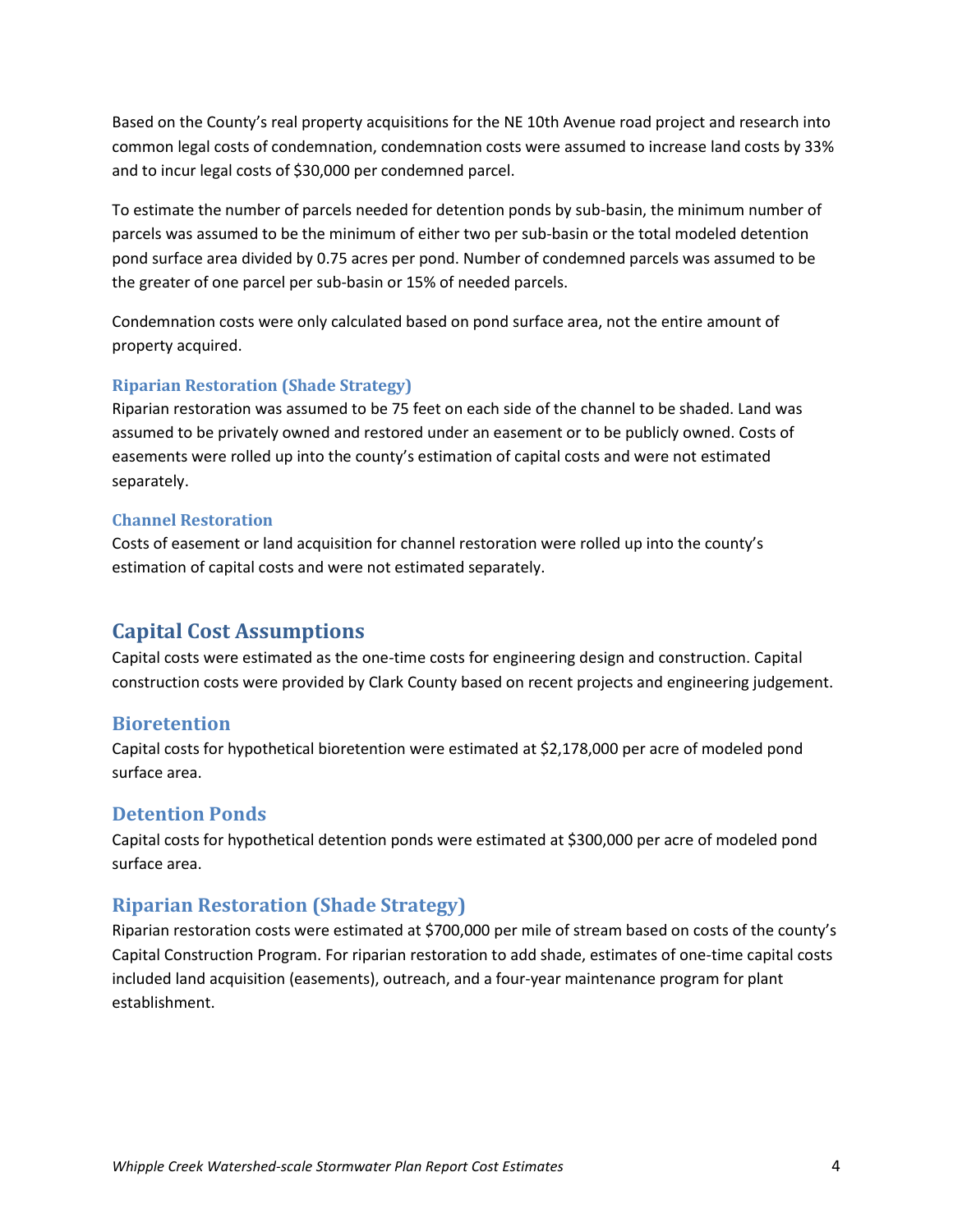#### <span id="page-6-0"></span>**Channel Restoration**

Channel restoration costs were estimated at \$3,300,000 per stream mile based on costs of the county's Upper Whipple Creek Restoration project. Estimates of one-time capital costs included land acquisition (easements).

# <span id="page-6-1"></span>**Operating Costs**

Ongoing operating costs were estimated for bioretention and detention ponds. Annual operating costs were provided by Clark County based on recent budgets and assumed a facility lifecycle of 30 years.

Annual operating costs for bioretention were estimated at \$82,764 per acre. Annual operating costs for detention ponds were estimated at \$8,712 per acre.

No ongoing operating costs were estimated for riparian restoration (beyond the initial four-year plan establishment period included as a one-time capital cost) or for channel restoration.

For the financial model, operating costs were assumed to be zero from years one through five and to accrue equally each year thereafter for 25 years.

# <span id="page-6-2"></span>**Revenue Basis Assumptions**

This memo briefly summarizes the assumptions and methodology used for estimating the increase in equivalent residential units (ERUs) in the Whipple Creek watershed.

In Clark County, ERUs are the basis for calculating stormwater fees. As Whipple Creek develops in accordance with assumptions in the watershed-scale stormwater plan, ERUs will increase and stormwater fee revenue generated in the watershed will consequently increase over time.

One ERU is 3,500 square feet (SF) of hard surface (roof, driveway, roadway, etc.). To estimate the maximum possible increase in ERUs at full build-out under the current county Comprehensive Plan, the estimated increase in impervious/hard surfaces which was input into the hydrology model for full buildout of the Vancouver UGA in the Whipple Creek watershed was divided by 3,500 SF.

Maximum potential increases in ERUs were used in the financial analysis, in which is Appendix P of the watershed-scale plan.

# <span id="page-6-3"></span>**Cost Estimates**

Costs for each strategy are presented for each modeling sub-basins established for the Whipple Creek hydrology model.

# <span id="page-6-4"></span>**Costs of Full Build-out Baseline Model (Future Scenario 1)**

Future Scenario 1, the full build-out baseline, is implemented by private developers and has no new costs for the County.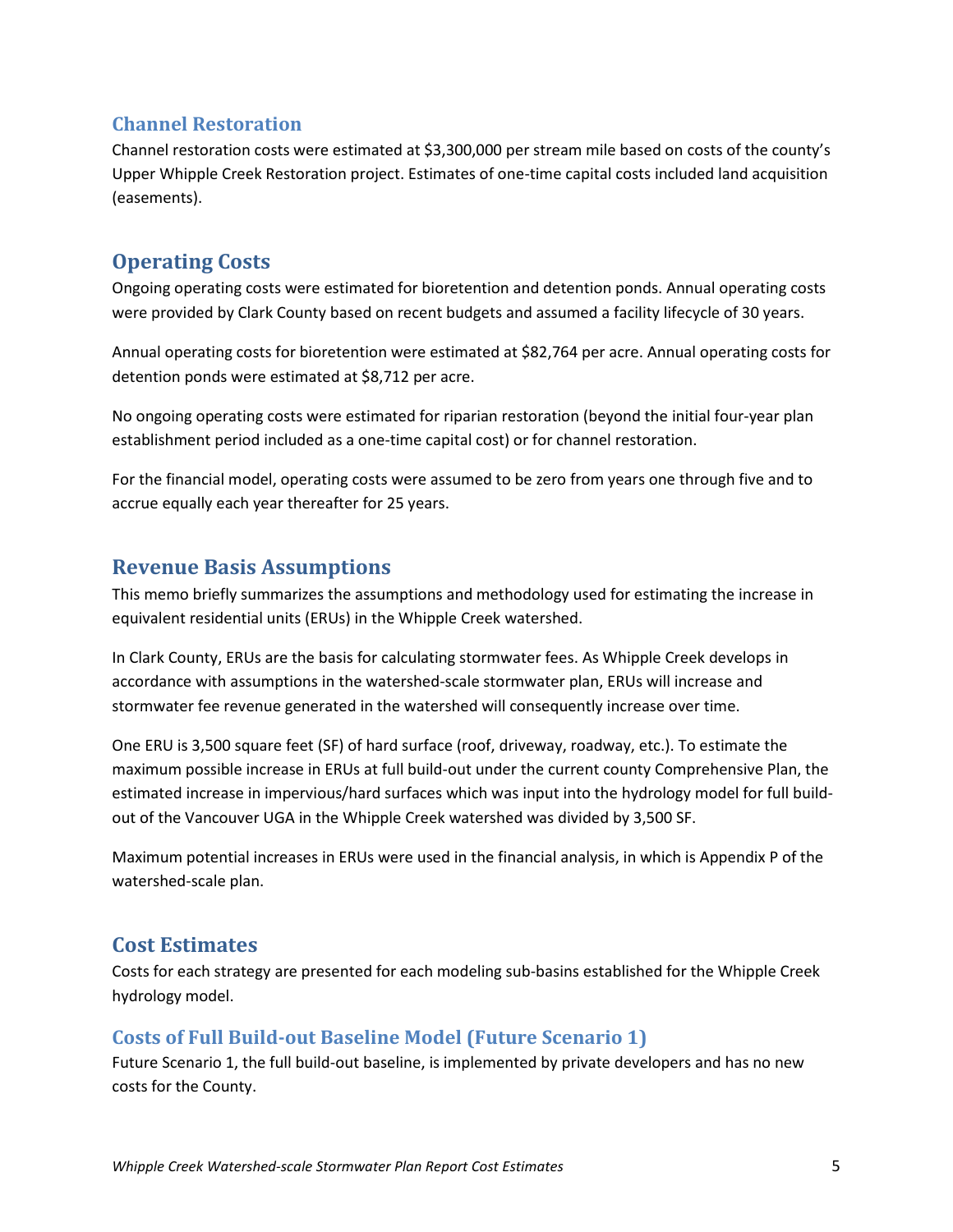# <span id="page-7-0"></span>**Costs of Urban Structural Retrofits in UGA (Future Scenario 2)**

Urban Structural Retrofits were modeled in Future Scenario 2 (FS2) of the plan.

The retrofits resulted in 29 acres of bioretention (at pond surface) and 38 acres of detention pond (at pond surface).

A conceptual-level cost estimate of FS2, below, does not include capital planning to identify and study feasibility of individual projects, nor does it attempt to anticipate a realistic number of facilities that would provide the modeled treatment and hydrology benefits.

|                  |                                     |                                          | <b>Capital Costs (\$Millions)</b> | <b>O&amp;M Costs</b><br>(\$Millions) |                            |                                               |               |
|------------------|-------------------------------------|------------------------------------------|-----------------------------------|--------------------------------------|----------------------------|-----------------------------------------------|---------------|
| Sub-<br>basin    | <b>Bioretention</b><br>Surface (ac) | <b>Detention</b><br>Pond<br>Surface (ac) | Bio-<br>retention                 | <b>Detention</b>                     | Land<br><b>Acquisition</b> | <b>Total One-Time</b><br><b>Capital Costs</b> | <b>Annual</b> |
| WC <sub>5</sub>  | 1.43                                | 3.14                                     | \$3.12                            | \$0.94                               | \$15.47                    | \$19.53                                       | \$0.15        |
| WC <sub>5A</sub> | 9.7                                 | 12.23                                    | \$21.13                           | \$3.67                               | \$60.21                    | \$85.01                                       | \$0.91        |
| WC <sub>6</sub>  | 2.07                                | 3.86                                     | \$4.51                            | \$1.16                               | \$19.01                    | \$24.68                                       | \$0.21        |
| WC <sub>6A</sub> | 2.07                                | 3.4                                      | \$4.51                            | \$1.02                               | \$16.75                    | \$22.28                                       | \$0.20        |
| WC <sub>6B</sub> | 1.16                                | 1.53                                     | \$2.53                            | \$0.46                               | \$7.55                     | \$10.54                                       | \$0.11        |
| WC 7             | 0.7                                 | 1.5                                      | \$1.53                            | \$0.45                               | \$7.41                     | \$9.38                                        | \$0.07        |
| WC 7A            | 0.52                                | 1.11                                     | \$1.13                            | \$0.33                               | \$5.49                     | \$6.96                                        | \$0.05        |
| WC 7B            | 1.16                                | 1.61                                     | \$2.53                            | \$0.48                               | \$7.95                     | \$10.96                                       | \$0.11        |
| WC 7C            | 1.43                                | 1.26                                     | \$3.12                            | \$0.38                               | \$6.23                     | \$9.72                                        | \$0.13        |
| WC 7D            | 1.55                                | 1.6                                      | \$3.38                            | \$0.48                               | \$7.90                     | \$11.75                                       | \$0.14        |
| <b>WC 75</b>     | 1.16                                | 1.31                                     | \$2.53                            | \$0.39                               | \$6.47                     | \$9.39                                        | \$0.11        |
| WC <sub>8</sub>  | 2.81                                | 2.35                                     | \$6.12                            | \$0.71                               | \$11.59                    | \$18.41                                       | \$0.25        |
| WC 9             | 1.32                                | 1.57                                     | \$2.88                            | \$0.47                               | \$7.75                     | \$11.10                                       | \$0.12        |
| WC 9A            | 1.49                                | 2.01                                     | \$3.25                            | \$0.60                               | \$9.91                     | \$13.76                                       | \$0.14        |
| <b>Total</b>     | 29                                  | 38                                       | \$62.23                           | \$11.54                              | \$189.69                   | \$263.46                                      | \$2.70        |

#### <span id="page-7-2"></span>**Table 1: Conceptual Cost Estimate for Urban Structural Retrofits (FS2)**

# <span id="page-7-1"></span>**Riparian Restoration for Full Shade (Future Scenario 3)**

Riparian restoration to achieve full shade was modeled in Future Scenario 3 (FS3). It assumed riparian restoration would span 75 feet on each side of an unshaded stream channel. 3.79 miles of channel were estimated to be eligible for riparian restoration.

A conceptual-level cost estimate did not include capital planning to identify and study feasibility of individual projects. Four years of anticipated maintenance for plant establishment were incorporated into a one-time capital cost.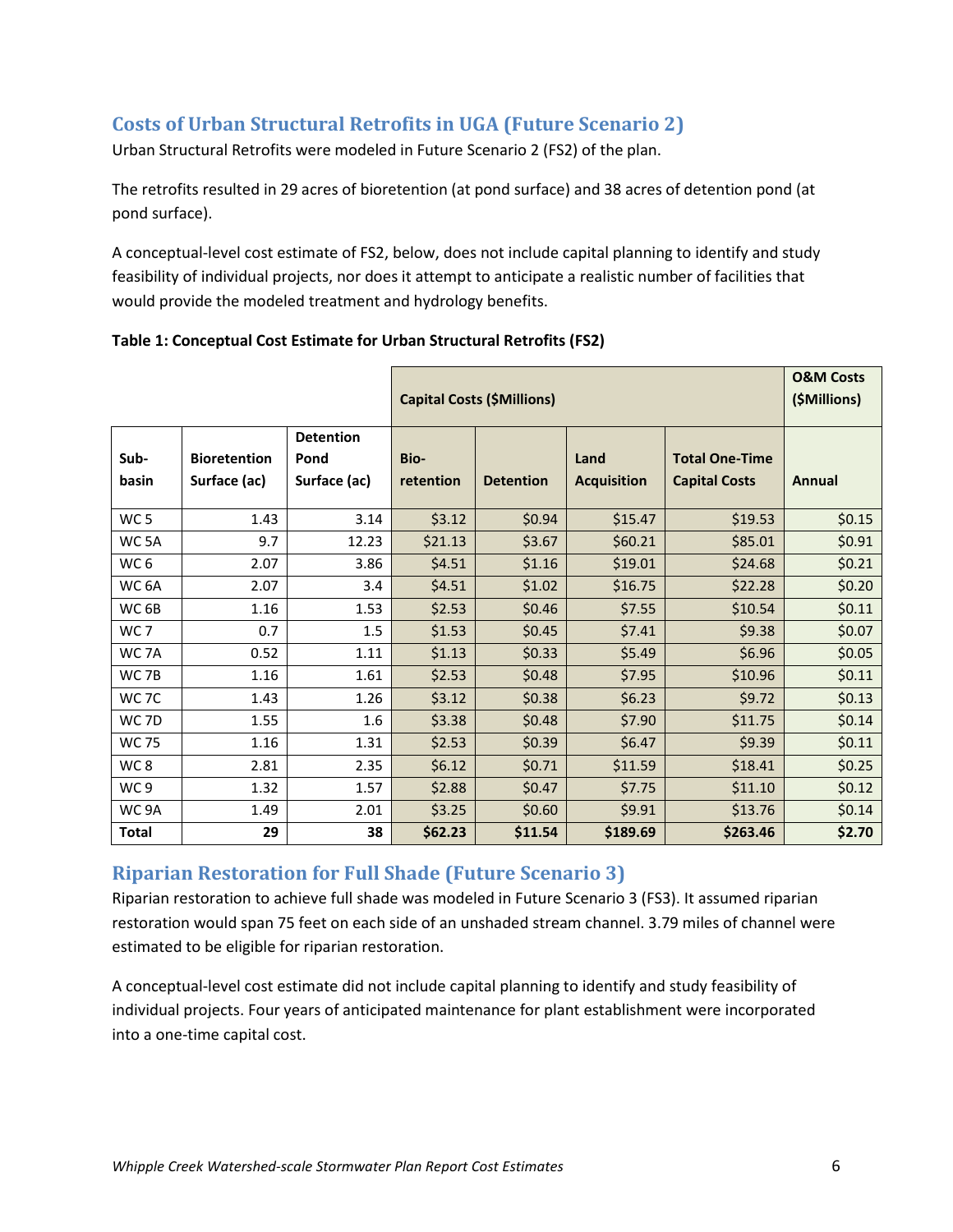| Sub-<br>basin     | <b>Stream Length</b><br>(m <sub>i</sub> ) | <b>Percent Shaded -</b><br><b>Existing</b><br><b>Conditions</b> | <b>Stream Length with</b><br><b>Shade BMP Applied in</b><br>Scenario 3 (mi) | <b>Total Cost</b><br>(Millions) (1) |
|-------------------|-------------------------------------------|-----------------------------------------------------------------|-----------------------------------------------------------------------------|-------------------------------------|
| GL                | 0.773                                     | 99.9%                                                           | 0.000                                                                       | \$0.00                              |
| WC <sub>1</sub>   | 1.264                                     | 50.0%                                                           | 0.632                                                                       | \$0.44                              |
| WC <sub>1</sub> A | 0.977                                     | 99.9%                                                           | 0.000                                                                       | \$0.00                              |
| WC <sub>2</sub>   | 1.095                                     | 50.0%                                                           | 0.548                                                                       | \$0.38                              |
| WC <sub>3</sub>   | 1.045                                     | 50.0%                                                           | 0.523                                                                       | \$0.37                              |
| WC <sub>3</sub> A | 0.786                                     | 99.9%                                                           | 0.000                                                                       | \$0.00                              |
| WC <sub>4</sub>   | 1.080                                     | 50.0%                                                           | 0.540                                                                       | \$0.38                              |
| WC <sub>4A</sub>  | 2.118                                     | 99.9%                                                           | 0.000                                                                       | \$0.00                              |
| WC <sub>5</sub>   | 0.608                                     | 50.0%                                                           | 0.304                                                                       | \$0.21                              |
| WC <sub>5A</sub>  | 0.703                                     | 99.9%                                                           | 0.000                                                                       | \$0.00                              |
| WC <sub>6</sub>   | 0.733                                     | 50.0%                                                           | 0.367                                                                       | \$0.26                              |
| WC <sub>6A</sub>  | 0.752                                     | 99.9%                                                           | 0.000                                                                       | \$0.00                              |
| WC <sub>6B</sub>  | 0.100                                     | 99.9%                                                           | 0.000                                                                       | \$0.00                              |
| WC <sub>7</sub>   | 0.578                                     | 50.0%                                                           | 0.289                                                                       | \$0.20                              |
| WC 7A             | 0.481                                     | 99.9%                                                           | 0.000                                                                       | \$0.00                              |
| WC 7B             | 0.142                                     | 99.9%                                                           | 0.000                                                                       | \$0.00                              |
| WC 7C             | 0.085                                     | 99.9%                                                           | 0.000                                                                       | \$0.00                              |
| WC 7D             | 0.100                                     | 99.9%                                                           | 0.000                                                                       | \$0.00                              |
| <b>WC 75</b>      | 0.194                                     | 99.9%                                                           | 0.000                                                                       | \$0.00                              |
| WC8               | 1.167                                     | 50.0%                                                           | 0.584                                                                       | \$0.41                              |
| WC <sub>9</sub>   | 0.832                                     | 99.9%                                                           | 0.000                                                                       | \$0.00                              |
| WC <sub>9A</sub>  | 0.283                                     | 99.9%                                                           | 0.000                                                                       | \$0.00                              |
| PC <sub>1</sub>   | 1.030                                     | 99.9%                                                           | 0.000                                                                       | \$0.00                              |
| PC <sub>1</sub> A | 0.507                                     | 99.9%                                                           | 0.000                                                                       | \$0.00                              |
| PC <sub>1B</sub>  | 0.548                                     | 99.9%                                                           | 0.000                                                                       | \$0.00                              |
| PC <sub>2</sub>   | 0.208                                     | 90.0%                                                           | 0.000                                                                       | \$0.00                              |
| PC <sub>2A</sub>  | 1.266                                     | 90.0%                                                           | 0.000                                                                       | \$0.00                              |
| <b>Total</b>      |                                           |                                                                 | 3.79                                                                        | \$2.65                              |

<span id="page-8-1"></span>**Table 2: Conceptual Cost Estimate for Riparian Restoration for Full Shade (FS3)**

# <span id="page-8-0"></span>**Costs of Rural Structural Retrofits (Future Scenario 4)**

Rural Structural Retrofits were modeled outside of the UGA in Future Scenario 4 (FS4).

Retrofits resulted in 14 acres of bioretention (at pond surface) and 21 acres of detention pond (at pond surface).

A conceptual-level cost estimate, below, did not include capital planning to identify and study feasibility of individual projects, nor did it attempt to anticipate a realistic number of facilities that would provide the modeled treatment and hydrology benefits.